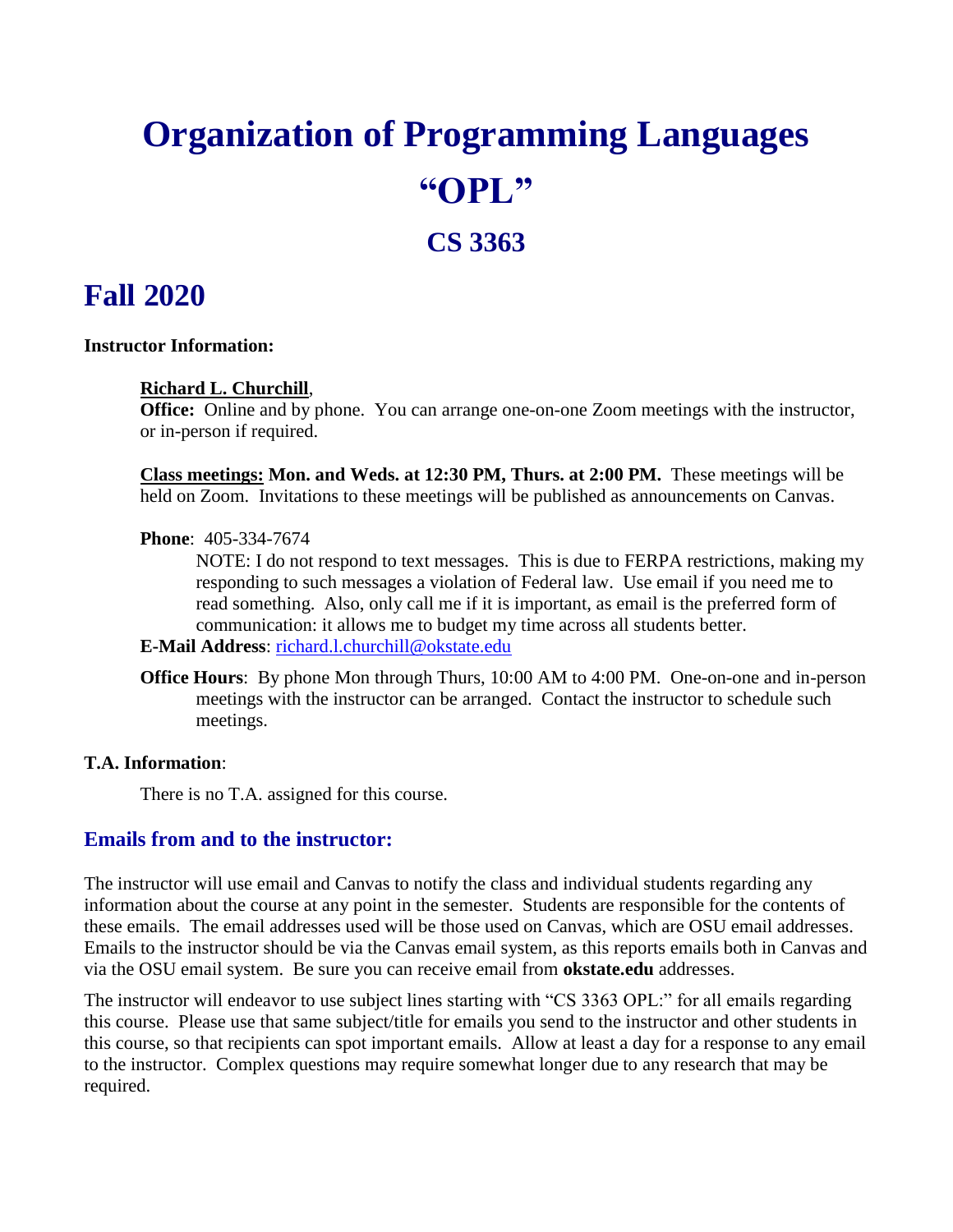# **Textbooks:**

- Mandatory text
	- o *Concepts of Programming Languages*, Twelfth edition, Robert W. Sebesta, ISBN-13: 9780135102268.
	- o *This is an online/digital textbook. A print edition is available if you prefer, but as with all print editions it is expensive. The text is revised since the 11th edition. Some material been revised or removed, and some added. A number of the problems at the ends chapters are different, as well as the ordering of some of the questions relative to past ordering, so prior editions of the text are not appropriate for use in this course.*
	- o *Access to the text via [https://console.pearson.com/enrollment/77qavs.](https://console.pearson.com/enrollment/77qavs) Access codes may be available from the OSU Bookstore, but may be purchased directly from Pearson at the above link for \$24.99.*
- Suggested supplemental text
	- o *Elements of ML Programming*, ML97 edition, Jeffrey D. Ullman, ISBN-10: 0-13-790387-1.
	- o *This is an older book that is much easier to find as a used book. It is not necessary, but if you have never used a functional programming language it is useful in that it does a reasonably good job of introducing this paradigm. It has become somewhat scarce with the current lockdowns, but copies are available for less than \$11.00 as this syllabus is being written. Other languages used in this course do not have recommended texts and you are free to choose any you find that fits your need. Links to on-line tutorials and texts for those other languages will likely be sufficient for the courses needs.*

*NOTE: Make sure you have the 11<sup>th</sup> or 12<sup>th</sup> U.S. <i>edition!* There are differences between the 11<sup>th</sup> and 12<sup>th</sup> editions and all previous editions. There are also differences between these editions, which will be addressed as they arise.

Non-programming assignments will be largely from the mandatory text, as will the publisher's/author's slides. The majority of the instructor's slides will also reference the mandatory text, though additional materials will be included from other sources. The mandatory text in print format may be ordered from the OSU Student Union Bookstore, or from any of a number of on-line retailers. You may consider using **addall.com** to search for a better price, as this Web site searches over 30 on-line sources for availability and price information.

*You will have two assignments in ML and additional assignments in LISP, Haskell, Ruby, Python and Prolog.* There is no recommended text for these languages. Tutorial material on each of these languages will be posted to Canvas, along with links to material online.

Both LISP and Prolog are language worth knowing. You may wish to find good, inexpensive books on these languages at some point in your career. Haskell is a language with some very interesting features and is used extensively in several areas of computer science research. Ruby has a distinctive approach (a goal of the designer was "no surprises") and should broaden your understanding of the decisions that may be made in the design of languages.

Note that access to the csx server will require use of Virtual Private Network (VPN) software available via the computer science department Web site at [http://cs.okstate.edu/loggingon.html.](http://cs.okstate.edu/loggingon.html) If you have problems accessing the server using the VPN software, contact the department's technical support via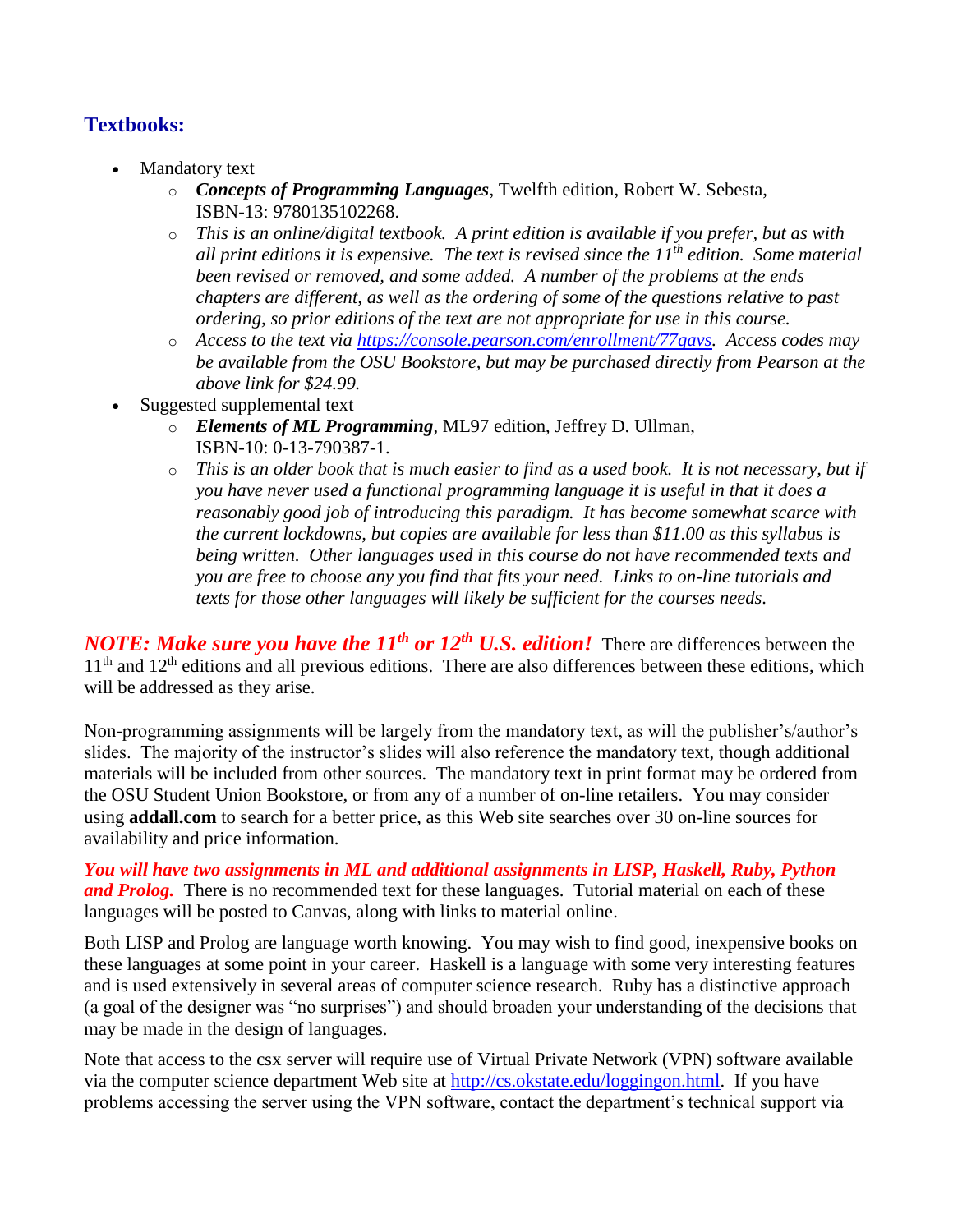[http://cs.okstate.edu/techsupport.html.](http://cs.okstate.edu/techsupport.html) Note also the reference to PuTTy as a useful tool for accessing the server, and that an FTP utility (such as Core FTP Lite) can also be useful.

#### **Prerequisites for This Course:**

Prerequisites for this course include experience programming in at least one commonly used programming language, such as Python, C, C++ or Java. Preferably, you should have completed Programming I and II courses at a college or university. Ideally, you should have taken Theoretical Foundations, but this is not required. If you have questions about your experience, ask the instructor.

#### **Course Objectives:**

In this course, we will

- Describe fundamental concepts of programming languages.
- Examine the design issues of various language constructs
	- o Examine implementations of these constructs in some of the most common programing languages, and
	- o Compare design alternatives.

Roughly speaking

- We study concepts underlying high-level programming languages and different programming paradigms.
- We study how and why different programming languages were developed and their similarities and differences.

Skills and knowledge obtained in this course:

- 1. Increased capacity to express programming concepts;
- 2. Background for choosing appropriate languages and language abstractions for solving a given problem;
- 3. Increased ability to learn new languages, to understand the significance of programming language implementations.

## **Style/Mode of Teaching:**

This is an on-line course. Zoom meetings will be held each week as described above, and you are required to attend at least one each week unless otherwise excused. The assignments are accessed by using Canvas. Non-programming assignments are to be submitted via Canvas drop-boxes, while programming assignments are to be submitted via 'handin' on the department's csx server.

The CS3363, Organization of Programming Languages home page is accessed via the Internet at [http://oc.okstate.edu](http://oc.okstate.edu/), logging in to Canvas, then clicking the link to this course. The class assignments are in the Content section. Each individual assignment can then be accessed by clicking that assignments link. All of the dates and times when assignments are due will be posted on the Canvas home site.

## **Graded Materials:**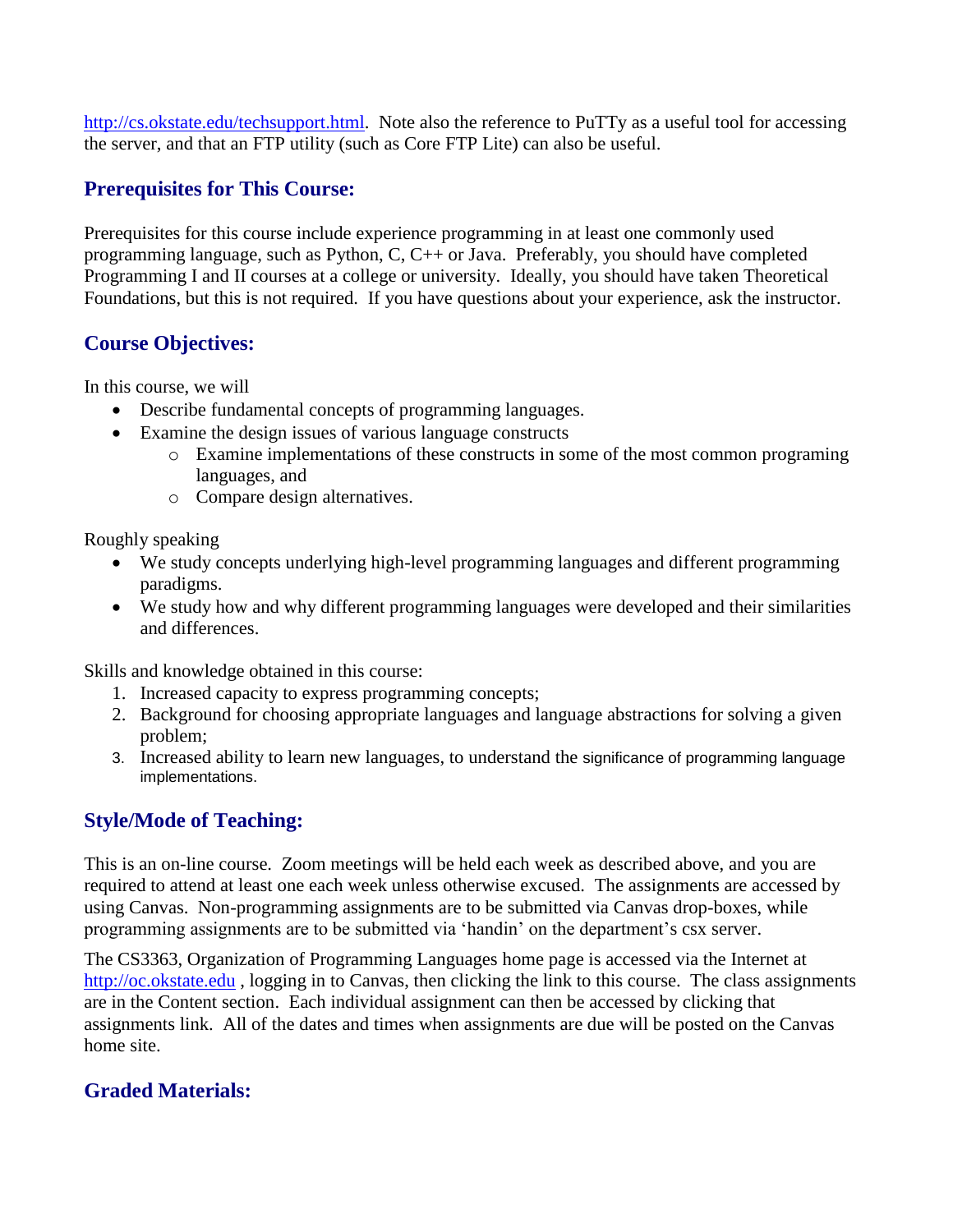| Non-programming Assignments ( $8 \& 25 \text{ points}$ ) 200 |     |
|--------------------------------------------------------------|-----|
| Mid-term Exams $(2 \otimes 50 \text{ points})$               | 100 |
| Final Exam $(1 \otimes 50 \text{ points})$                   | 50  |
| Programs $(7 \t@ 25 \tpoints)$                               | 175 |
| <b>Total</b>                                                 | 525 |

#### **Assignment Due Dates:**

All assignments will be due at 11:59 PM, Stillwater time, on the Saturdays they are due. The first two assignments do not require the textbook. Programming and non-programming assignments alternate, week to week.

**Assignments cannot be made up if they are missed except under circumstances such as severe illness, family emergency, etc. Contact the instructor if the need to submit an assignment late arises. Such contact should be prior to the deadline for the assignment in all but emergency situations.**

There will be seven (7) programming assignments for this course, plus one "proof of access to csx" assignment for ten (10) points that counts as extra credit. Apart from the "proof of access" assignment, these will be posted to Canvas about two weeks prior to the due date. Programming assignments must be submitted via 'handin' to the department's csx server unless otherwise stated in the assignment document. Late programs (except the last) will be accepted at a 20% penalty for each day late, with any fraction of a day counting as a full day. Thus, a program four days and one second late would count as five days late, and receive no credit. Non-programming assignments must be submitted to the corresponding Canvas folder.

## **Acceptable Formats for Assignment Submission:**

All non-programming assignments must be submitted in one of three formats: an ASCII text file, an Adobe Acrobat .pdf file, or Microsoft Office Word document format (.docx). Do not submit scans of text. You may submit scanned images of graphs, diagrams and such, but text must be submitted in one the file format listed above. You are in a computer science course, and are expected to use the tools that you will be using when you have a job in this field.

Programming assignments must be submitted as properly formatted and documented files of the type required by the language used in the assignment. The programs must compile (or interpret) and execute correctly on the Computer Science Department's csx server. NO POINTS WILL BE AWARDED FOR PROGRAMS THAT DO NOT COMPILE/INTERPRET, OR DO NOT RUN, ON THAT SERVER.

Program documentation must include your name, the assignment name, the course and semester it is for, the instructor's name, the date of submission, the purpose of the program, and all other suitable comments regarding the code contained. A documentation template for each programming language will be provided on the Canvas site.

# **Grading Policy:**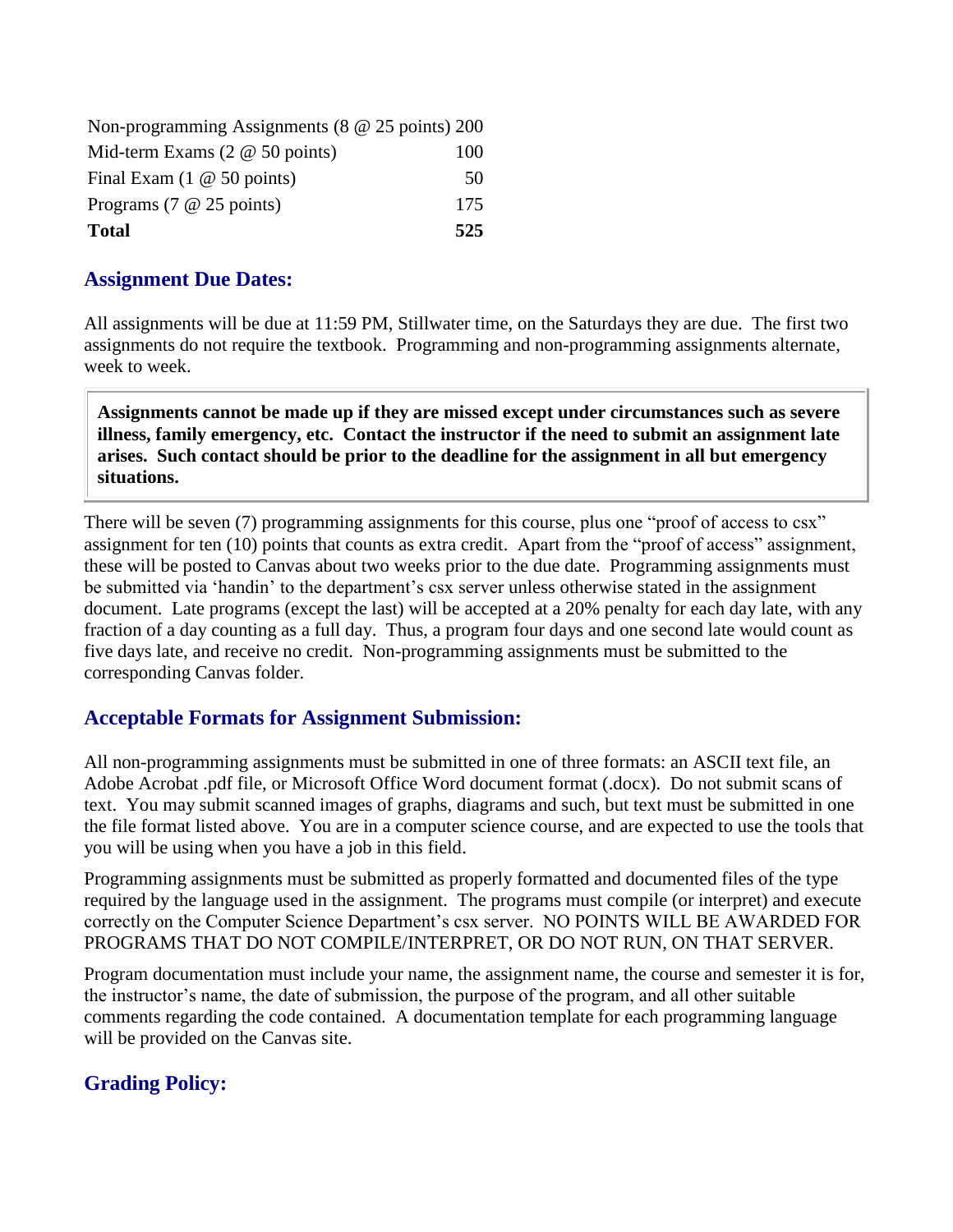Grades will be assigned based on point totals as follows:

A: 90-100% B: 80-89%

- C: 70-79%
- D: 60-69%
- $F: < 60\%$

## **Examinations:**

There are **TWO Mid-term Exams** for this course. The mid-terms will be administered Friday, September 25, and Friday, October 30. The format will be announced at least two weeks prioer to the exams. The **Final Exam** will require proctoring, and will be on Friday, December 11.

For students who can be in Stillwater on test dates for proctored exams, the exams will be administered by the instructor at a time and on-campus location to be posted two weeks prior to each test. If extenuating circumstances apply, alternative arrangements are possible, but students are encouraged to attend the group test session. The group test sessions are usually held at 4:00 PM on the exam date in a room in the MSCS building on the Stillwater campus.

For all other students, proctored exams must be administered by a proctor acceptable to the OSU College of Arts and Sciences Out-reach program office. The current plan is to use an on-line proctoring service such as Examity. If other arrangements are required, students will be informed sufficiently in advance to make any necessary arrangements.

Proctored exams must be completed on the calendar date where the exam is administered.

Students with disabilities may obtain additional time to complete the exam by first obtaining the required endorsements from Student Disability Services. See the Web page at following URL for contact information:

[https://apps.okstate.edu/directory/osu/index.php/module/Default/action/ViewFunctionalGroup?group\\_id=870](https://apps.okstate.edu/directory/osu/index.php/module/Default/action/ViewFunctionalGroup?group_id=870)

## **Hardware/Software Requirements:**

Students are required to have access to the Internet, to be able to read standard Microsoft Office documents (.docx and pptx files) and .pdf files, and to be able to log into and use the Computer Science department's server (csx#.cs.okstate.edu where # is the cluster to be used). They must also be able to submit documents of the appropriate types for all assignments.

#### **Class Attendance:**

As this is an on-line course, there are no set class times, other than for the mid-term exams and the final exam. These tests will be administered either by a proctor at a suitable testing site (for those students not in Stillwater on the test dates) or by the instructor, in Stillwater, on the exam dates, or as "take home" exams. (See Examinations above.)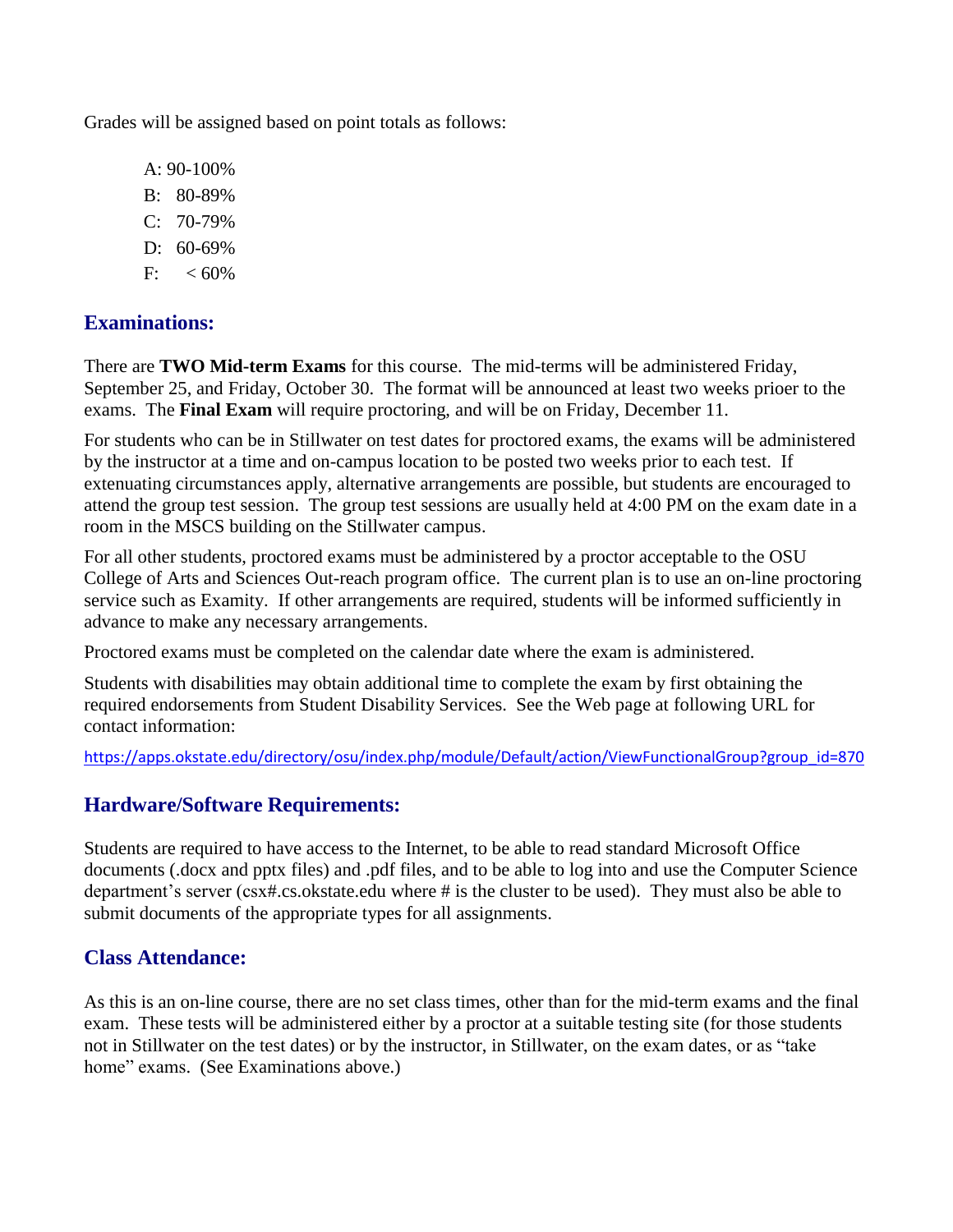Students are responsible for all assignments posted on the Canvas course site, regardless of the student's physical location. Due dates and times will be posted on the Canvas site.All of the necessary instructions and data files (if any) will be posted with the assignment.

#### **Quizzes:**

There are no quizzes for this course.

#### **Projects/Programming Assignments:**

Programming assignments are due at the date and time posted in the assignment documents.

**Programs are severely penalized for being late. The penalty for late program submissions is 20% per day. See above in Assignment Due Dates for more details. Note, though, that getting an assignment in at all is better than not submitting it. You gain nothing from doing nothing.**

#### **Collaboration Policy:**

Assignments and Programs: Discussion with classmates and others is allowed, and you should feel free to use the Canvas discussion board. You may not share code. After any such discussion, each student must write up his/her own solution, or implement his/her own program. Copying the work of anyone else, whether a fellow student or any other party, is not allowed and is regarded as cheating. Giving another student your work is considered cheating as well.

**Students who do not comply with the described collaboration policy will be reported for an Academic Integrity violation to the University and a punishment up to and including F! will be assessed.** 

#### **Disabilities Act:**

If you feel that you have a disability and need special accommodations of any nature whatsoever, the instructor will work with you and the Office of Disabled Student Services, 315 Student Union, to provide reasonable accommodations to ensure that you have a fair opportunity to perform in this class. Please advise the instructor of such disability and the desired accommodations at some point before, during, or immediately after the first scheduled class day.

## **Important Dates for Fall 2020 semester:**